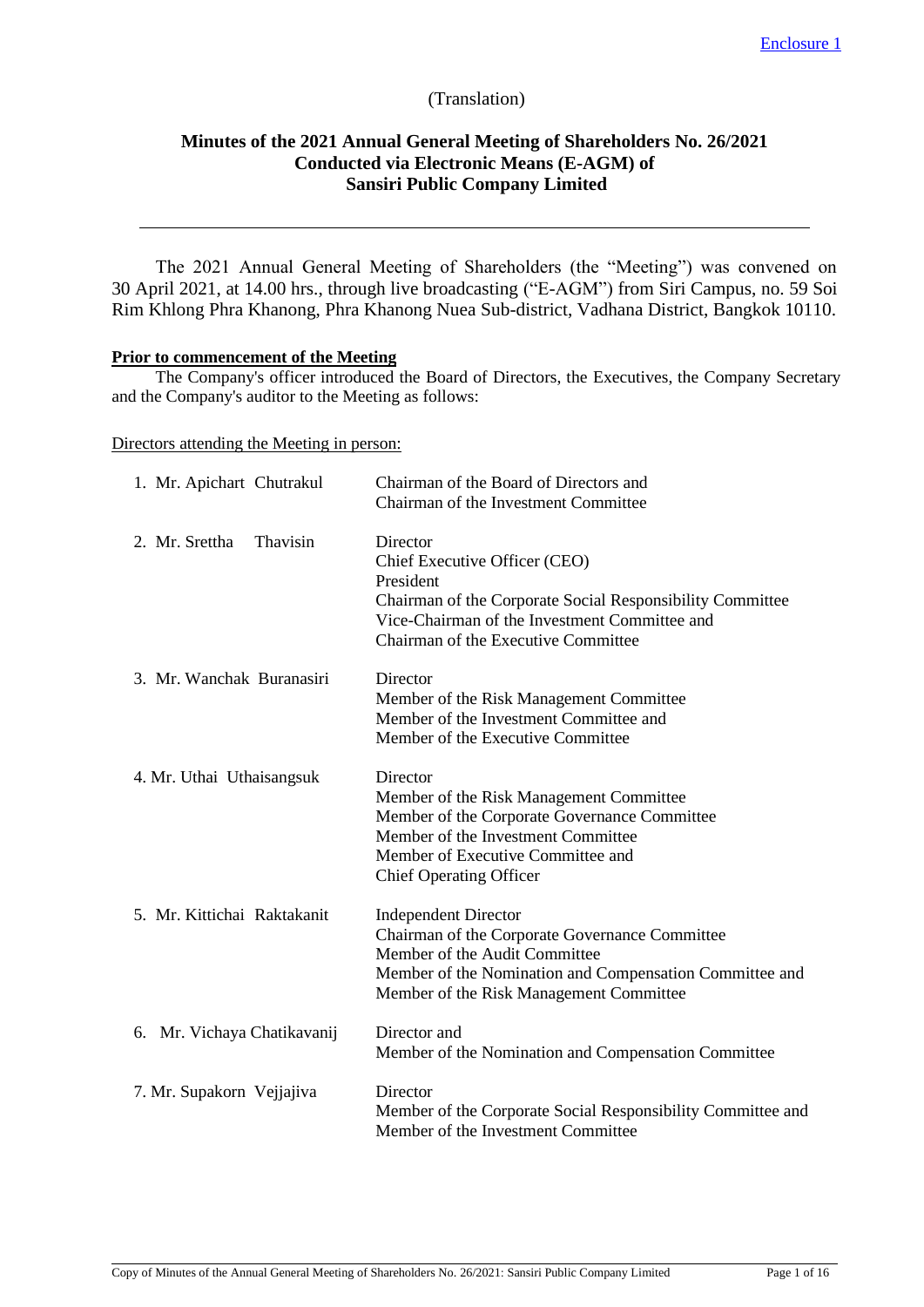# Directors attending the Meeting through ZOOM program:

| 1. Mr. Jesadavat Priebjrivat  | Vice-Chairman of the Board of Directors<br><b>Independent Director</b><br>Chairman of the Audit Committee<br>Chairman of the Nomination and Compensation Committee and<br>Chairman of the Risk Management Committee |
|-------------------------------|---------------------------------------------------------------------------------------------------------------------------------------------------------------------------------------------------------------------|
| 2. Mr. Supanit Chaiyawat      | <b>Independent Director</b><br>Member of the Audit Committee and<br>Member of the Risk Management Committee                                                                                                         |
| 3. Mr. Weeranant Chuensuwan   | <b>Independent Director</b><br>Member of the Audit Committee and<br>Member of the Corporate Governance Committee                                                                                                    |
| 4. Mr. Porntat Amatavivadhana | <b>Independent Director</b><br>Member of the Nomination and Compensation Committee<br>Member of the Corporate Governance Committee and<br>Member of the Corporate Social Responsibility Committee                   |
|                               |                                                                                                                                                                                                                     |

5. Mr. Thongchai Jira-alongkorn Director

All 12 directors attended the Meeting accounted for 100 percent.

Certain independent directors were proxies of minor shareholders to attend the Meeting. Such independent directors were considered to have no conflicts of interest as well as no major conflicts of interest in all agenda, except the agenda item 6: "To consider and approve the remuneration for the year 2021 to the Board of Directors and the Sub-Committees", which was considered the major conflicts of interest.

Chief Financial Officer (CFO) present at the Meeting Miss Varangkana Artkarasatapon

| Auditor present at the Meeting |                                                                    |
|--------------------------------|--------------------------------------------------------------------|
| Miss Pimjai Manitkajohnkit     | An auditor of EY Office Limited<br>(attended through ZOOM program) |
|                                |                                                                    |

Secretary of the Meeting / recorder of the Meeting 1. Mr. Nopporn Boonthanom Company Secretary and Secretary to the Board of Directors 2. Ms. Chinda Eiamsariyarak Assistant Secretary to the Board of Directors

In order to promote the shareholders' right and the equality among shareholders in accordance with the good corporate governance, the Company has offered the shareholders the rights to propose matter to be included as an agenda by announcing the criteria through its website from 1 December 2020 – 31 January 2021. However, there was no such proposed matter for this Meeting.

Before the Meeting started, the Company opened a video which demonstrated the method of system usage for vote casting and method in submitting shareholder's questions.

# **Meeting commenced** at 2.00 p.m.

Mr. Apichart Chutrakul, the Chairman of the Board of Directors acted as the Chairman of the Meeting ("the Chairman") gave a speech to welcome and express the gratitude to the shareholders for attending the Meeting. The Chairman then requested Mr. Nopporn Boonthanom, the Secretary of the Company, acted as the Secretary of the Meeting to inform the meeting of the details of this meeting.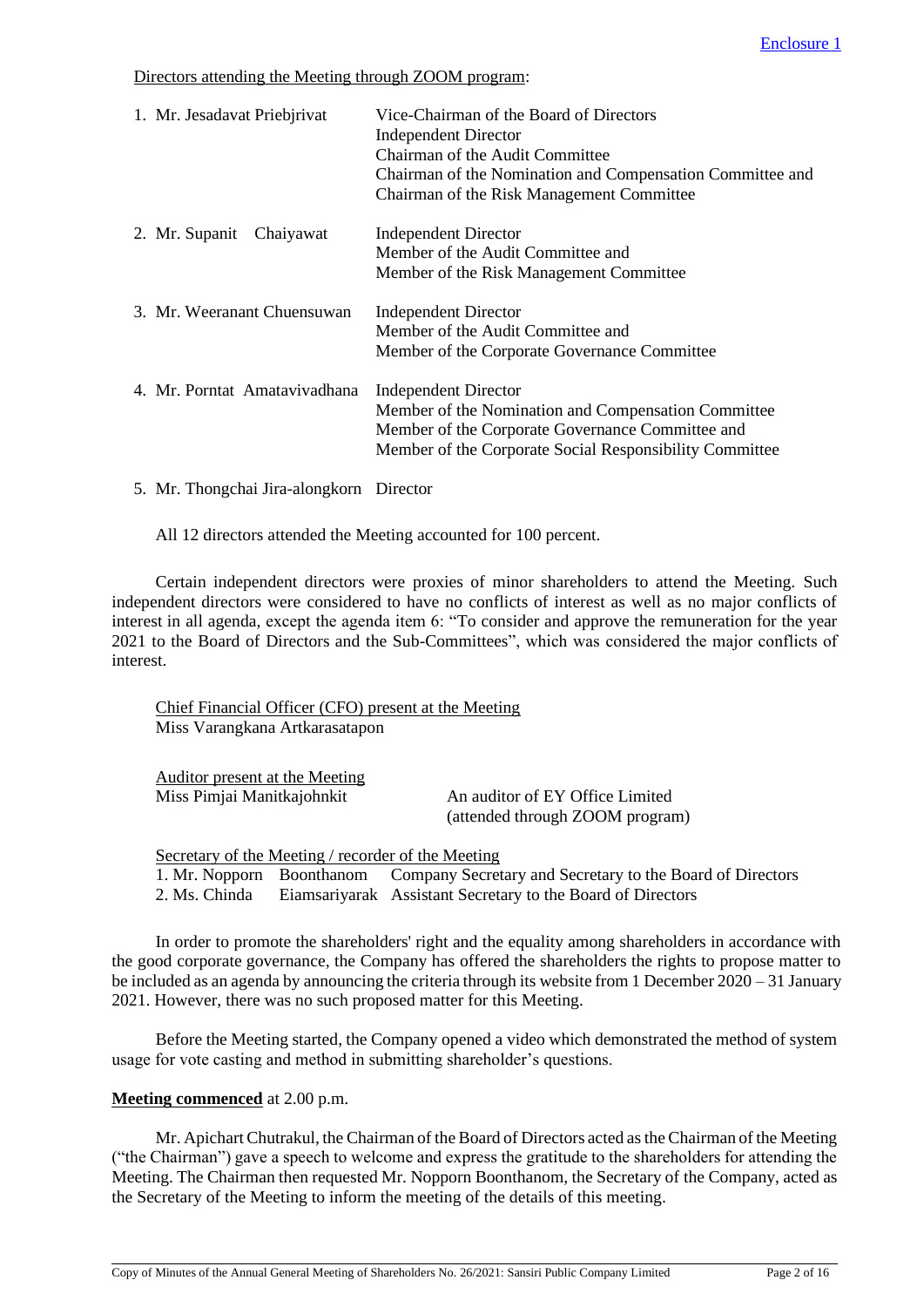Mr. Nopporn Boonthanom, the Secretary of the Company, informed the Meeting that whereas at present, there is a new wave of pandemic of the Coronavirus disease 2019 (COVID-19) and in concerning with the health of every shareholders and relevant, therefore, the Company determined to conduct the Annual General Meeting of Shareholders via electronic means in compliance with the Emergency Decree on Electronic Meetings, B.E. 2563 (2020) and the Notification of the Ministry of Digital Economy and Society, re: Standards for Maintaining Security of Meetings via Electronic Means, B.E. 2563 (2020) by selecting an E-AGM service provider in compliance with the standards of hosting electronic meeting platform prescribed by the Electronic Transactions Development Agency (ETDA).

As of 16 March 2021 (the Record Date to determine the name of the shareholders who were entitled to attend the Meeting), the Company had a total of 49,909 shareholders holding an aggregate of 14,862,734,320 shares.

At the beginning of the Meeting, there were 154 shareholders and proxies holding an aggregate of 6,295,266,939 shares attending the Meeting and eligible to vote, or equivalent to 42.356 percent which exceeded one-third of the total issued shares of the Company, and thus constituted the quorum in accordance with Article 32 under the Articles of Association of the Company

Then, Mr. Nopporn Boonthanom, the Secretary of the Company, clarified the procedures for vote casting and counting on each agenda, as follows:

(1) For this electronic meeting, the shareholders attending the meeting can view the live broadcast throughout the Meeting and results of each agenda. Before the Meeting started, the Company opened a video which demonstrated the method of system usage for vote casting and method in submitting shareholder's questions.

(2) Each shareholder shall have the votes in the amount equal to the number of shares held by it being one vote per share.

(3) With respect to the vote casting and the vote counting on each agenda, the Company shall count the votes of the shareholders attending the Meeting through E-AGM and by proxy, which is recorded in advance at the registration when the proxies registered to attend the Meeting. If a shareholder does not specify his or her intention on voting with respect to any agenda in advance or unclearly specifies his or her intention, the proxy shall be entitled to cast votes as he or she deems appropriate by clicking on to the voting menu.

Prior to the voting on each agenda, the Chairman encouraged shareholders an opportunity to ask questions and express their opinions concerning such agenda as the Chairman deems appropriate. The Shareholders or proxies may submit questions by typing them through the system's chat box, as illustrated at the start of the meeting. Such inquiries will be considered by the company and answered in the relevant agenda item.

The Chairman then declared the Meeting open and conducted the Meeting as specified in the Invitation to the Meeting as follows.

## **Agenda 1. Certified the Minutes of the Annual General Meeting of Shareholder No. 25/2020 held on 24 July 2020.**

The Chairman informed the Meeting that for the Annual General Meeting of Shareholders No. 25/2020 held on 24 July 2020, details of which were in a copy of the minutes circulated to the shareholders prior to this Meeting, also published on the Company's website www.sansiri.com, the Board of Directors thus proposed the Meeting to consider and approve such minutes.

This agenda item requires affirmative resolution with a majority vote of the shareholders attending the meeting and having the right to vote.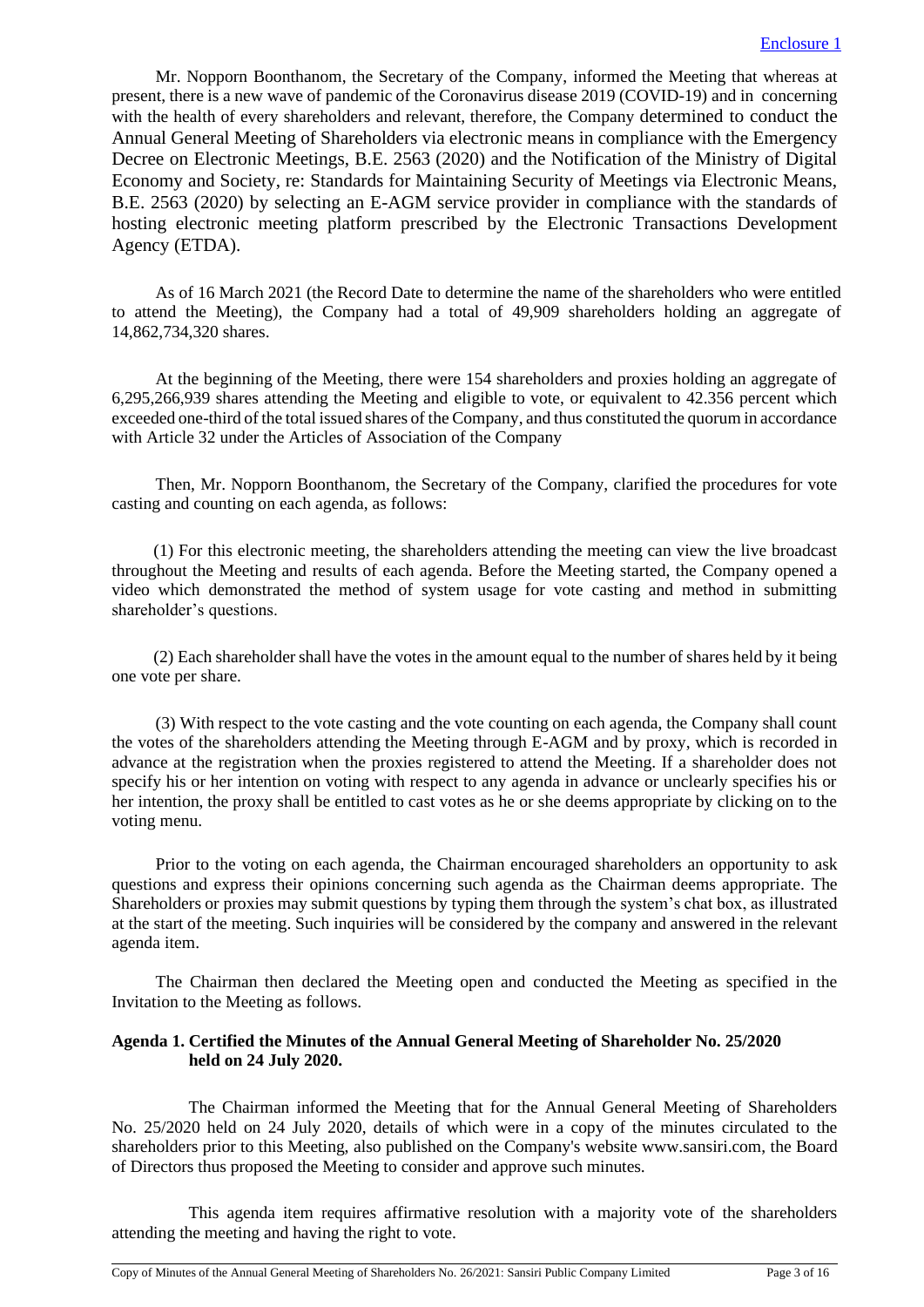Afterwards, the Chairman gave the shareholders the opportunity to ask questions and express their opinions. There were no shareholders who inquired about, objected to, or proposed an amendment to the agenda. The Chairman then requested that the meeting casting vote using an electronic system.

The Chairman asked the Secretary of the Meeting to declare the votes and concluded the resolution as follows:

#### **Resolution:**

Upon due consideration, the Meeting resolved to certify the Minutes of the Annual General Meeting of Shareholder No. 25/2020 held on 24 July 2020.

For this agenda item, there were shareholders attending the Meeting and voting in an aggregate of 6,295,924,964 shares.

The resolution was passed by a majority vote of the shareholders attending the meeting and having the right to vote as follows:

| Approved      | Disapproved | Abstained | Invalid ballots |
|---------------|-------------|-----------|-----------------|
| (votes)       | (votes)     | (votes)   | (votes)         |
| 6,295,924,964 |             |           | -none-          |
| $(100.00\%)$  |             | -         |                 |

*(The base amount of the total votes was calculated to include approving votes, disapproving votes, abstaining votes and invalid ballots.)*

# **Agenda 2. Certified the Company's Annual Report and the Board of Directors' Report of the work done for the period of 2020.**

The Chairman asked Mr. Wanchak Buranasiri, member of the Executive Committee, to present relevant information to the Meeting and Mr. Wanchak Buranasiri reported to the Meeting that the operating results of the Company of the year 2020 and the Board of Directors' annual report were appeared in the annual report, which have been circulated to the shareholders prior to this Meeting. Further, he presented to the Meeting the overall operating results of the year 2020 and the annual plan of the year 2021 with key information as follows:

# **Key financial information**

At the end of 2020, Sansiri and its subsidiaries owned the total assets in the amount of Baht 112,632 million, an increase of 4,296 Million Baht from the previous years, or approximately 4 percent increase, by which were a result from the following categories:

- Project cost for property development and sales, and Property waiting to be developed approximately 74 percent

- Cash, Cash equivalents and Current Asset approximately 11 percent

- Non-current asset approximately 9 percent
- Land, facility and equipment, and property for investment approximately 6 percent

The debt of Sansiri and its subsidiaries as of 31 December 2020 were 73,435 Million Baht total, in which was approximately 4 percent decrease from the previous year, whilst their equity was 39,197 Million Baht, which was an increase of 7,322 Million Baht.

In respect of the profit and loss statement, in 2020 Sansiri and its subsidiaries had earned 34,707 Million Baht in revenue, which was an approximately 34 percent increased from 25,859 Million Baht of the previous year as a consequence to the increase in sales incomes. However, administrative expenses in 2020 was at 6,460 Million Baht a 38 percent increase from the previous year. In 2020, Sansiri has earned 3,196 Million Baht in profit before financial expenses and tax, or a decrease of approximately 17 percent from the previous year to 1,673 Million Baht in net profit, in which is a decrease of approximately 30 percent from the previous year.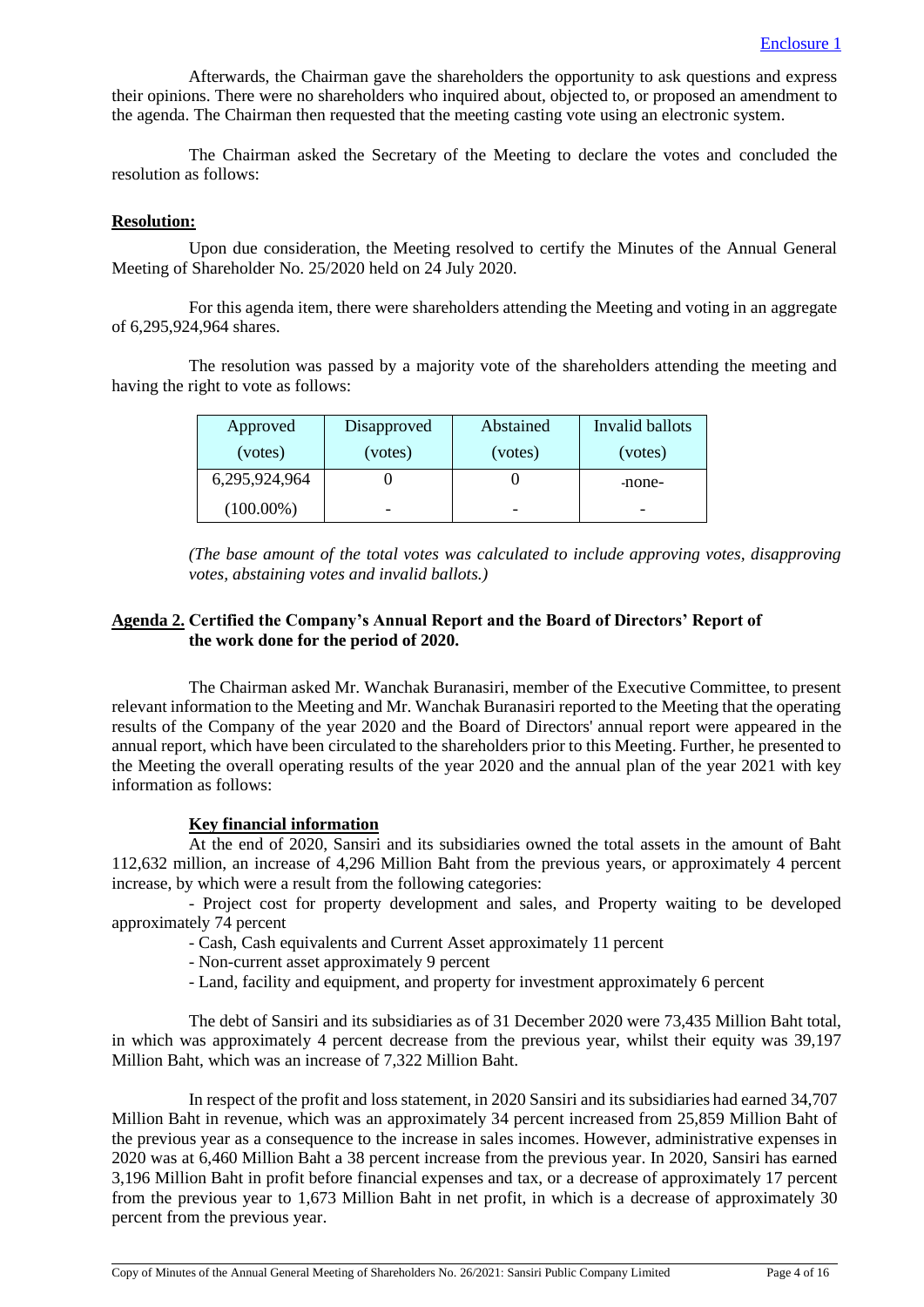The gross profit margin in sales in 2020 was at 25.03 percent, a marginally decrease from the previous years. The ratio of net profit was decreased from 9.25 percent to 4.82 percent, the ratio of return on equity decreased from 7.63 percent to 4.71 percent. Moreover, the gearing ratio decreased from 1.82 times to 1.42 times provided that the interest bearing debt in 2020 is at 55,520 Million Baht, comprising 19,816 Million Baht or 36 percent for the project finance, 31,662 Million Baht or 57 percent for the unsecured debentures, and 4,042 Million Baht or 7 percent of others loan.

Earnings per share in 2020 was slightly decrease from Baht 0.17 to Baht 0.12, dividend per share was Baht 0.04 which paid to the shareholders on 20 May 2021.

# Ratio of revenue from business operation in 2020

In 2020, the Company had total revenue of 34,707 Million Baht comprise of 30,731 Million Baht are from real estate development projects, 3,102 Million Baht from real estate service business, and 874 Million Baht from other sources.

In respect of revenue from the real estate development projects for sale in 2020 at 30,559 Million Baht consisted of approximately 47 percent from single-house projects, approximately 9 percent from townhome, approximately 4 percent from mix and approximately 40 percent from condominium projects. The 12 new launch projects in 2020, or 14,930 Million Baht in total value, which comprised 3 single-house projects with approximate value of 5,297 Million Baht being 35 percent of the total value, 3 townhome with approximate value of 2,535 Million Baht being 17 percent of the total value, 5 mix projects with approximate value of 5,612 Million Baht being 38 percent of the total value, and 1 condominium projects (developed by Sansiri Plc.) with approximate value of 1,485 Million Baht being 10 percent of total value.

Annual Plan for 2020

In relation to the 2021 annual plan, the Company has adopted the following significant strategies;

- Focus on the development of products and services to meet the needs of a full range of housing and covers all price ranges by expanding the product in a more tangible price range so everyone will have the opportunities to become homeowners.

- Focus more on the low-rise housing market which has the real demand.

- Emphasizes the launch of small projects for flexibility and agility in inventory and liquidity management.

- Focus on maintaining liquidity and debt levels to strengthen the organization under the unpredictable economic conditions.

- Continue to improve the organizational structure to strengthen the work efficiency of employees.

- Continue to promote sustainable development through 'Sansiri Green Mission', starting from product design, service and operational processes.

- Communicate through the idea "Year of Hope" by establishing a position as an organization that creates hope for all stakeholders through products, services, management and projects to give back to society.

The 24 new launch projects in 2021, or 25,940 Million Baht in total value, which comprised 7 single-house projects with approximate value of 12,316 Million Baht being 47 percent of the total value, 9 townhome with approximate value of 6,832 Million Baht being 26 percent of the total value, and 3 mix projects with its approximate value of 2,670 Million Baht being 10 percent of the total value, and 5 condominium projects with approximate value of 4,121 Million Baht being 16 percent of total value.

In 2021, the presale target has increased approximately 19 percent from 26,156 Million Baht to 31,000 Million Baht.

The total presale backlog of Sansiri was valued to be approximately 24,613 Million Baht (information as of 4 April 2021), comprising of the presale backlog of Baht 16,229 Million in 2021, Baht 5,185 Million in 2022, 3,009 Million Baht in 2023, and 191 Million in 2024.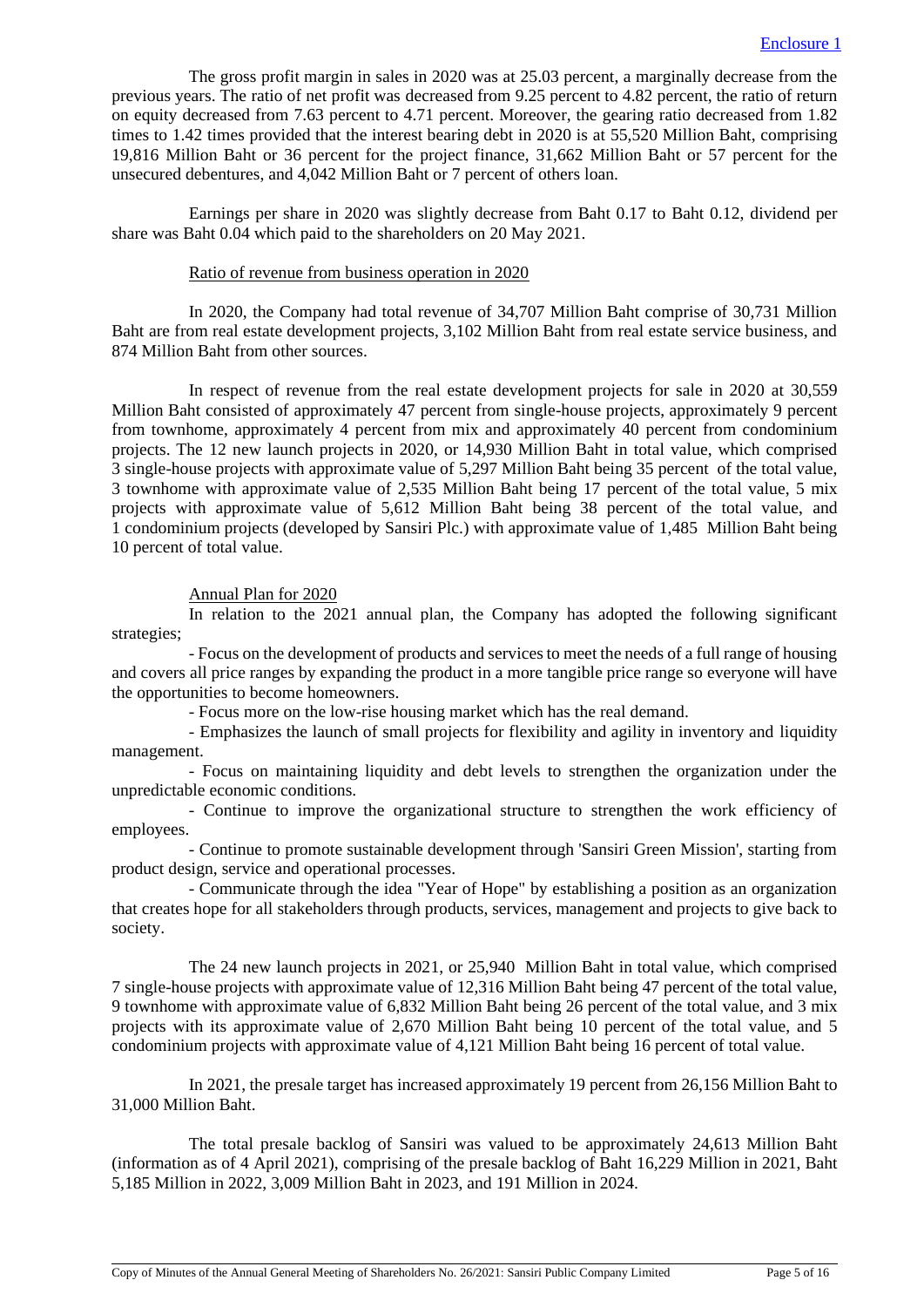The total presale backlog of our joint ventures (JV) with BTS Group Holdings Public Company Limited ("BTS Groups") and Tokyu Corporation ("Tokyu Groups") was valued to be approximately 5,396 Million Baht (information as of 4 April 2021), comprising of the presale backlog of Baht 2,244 Million in 2021, Baht 2,858 Million in 2022, and Baht 295 Million in 2023.

# **Progress with Thailand's Private Sector Collective Action Coalition Against Corruption (CAC)**

The Collective Action Coalition (CAC) certified Sansiri Public Company Limited as a member of the Thailand's Private Sector Collective Action Coalition Against Corruption, effective from 12 February, 2018. In 2020, the Company submitted an application for a three-year extension of its certification as a member of the Private Sector Collective Action Coalition Against Corruption, which was granted on 30 September 2023 and will expire on September 30, 2023.

This agenda item requires affirmative resolution with a majority vote of the shareholders attending the meeting and having the right to vote.

Afterwards, the Chairman gave the shareholders the opportunity to ask questions and express their opinions. There were no shareholders who inquired about, objected to, or proposed an amendment to the agenda. The Chairman then requested that the meeting casting vote using an electronic system.

The Chairman asked the Secretary of the Meeting to declare the votes and concluded the resolution as follows:

## **Resolution:**

Upon due consideration, the Meeting resolved to certify the Company's Annual Report and the Board of Directors' Report of the work done for the period of 2020.

For this agenda item, there were shareholders attending the Meeting and voting in an aggregate of 6,296,319,664 shares.

The resolution was passed by a majority vote of the shareholders attending the meeting and having the right to vote as follows:

| Approved      | Disapproved | Abstained    | Invalid ballots |
|---------------|-------------|--------------|-----------------|
| (votes)       | (votes)     | (votes)      | (votes)         |
| 6,284,070,865 |             | 12,248,799   | -none-          |
| (99.8055%)    |             | $(0.1945\%)$ |                 |

*(The base amount of the total votes was calculated to include approving votes, disapproving votes, abstaining votes and invalid ballots.)*

# **Agenda 3. To consider and approve the Company's balance sheets, profit and loss statements for the fiscal year 2020 ending 31 December 2020.**

The Chairman asked Mr. Wanchak Buranasiri, member of the Executive Committee to present relevant information to the Meeting and Mr. Wanchak Buranasiri reported to the Meeting that in compliance with Section 112 of the Public Limited Company Act B.E. 2535 and Article 39 of the Company's Articles of Association requiring that the Board of Directors shall arrange to have the financial statements and the profit and loss statement prepared at the end of the Company's fiscal year to be proposed for approval at the annual general Meeting, now the Meeting was proposed to consider and approve the balance sheets and the profit and loss statement for the fiscal year 2020 ending on 31 December 2020 audited by the authorized auditor, as appeared in the annual report which have been circulated to the shareholders prior to this Meeting.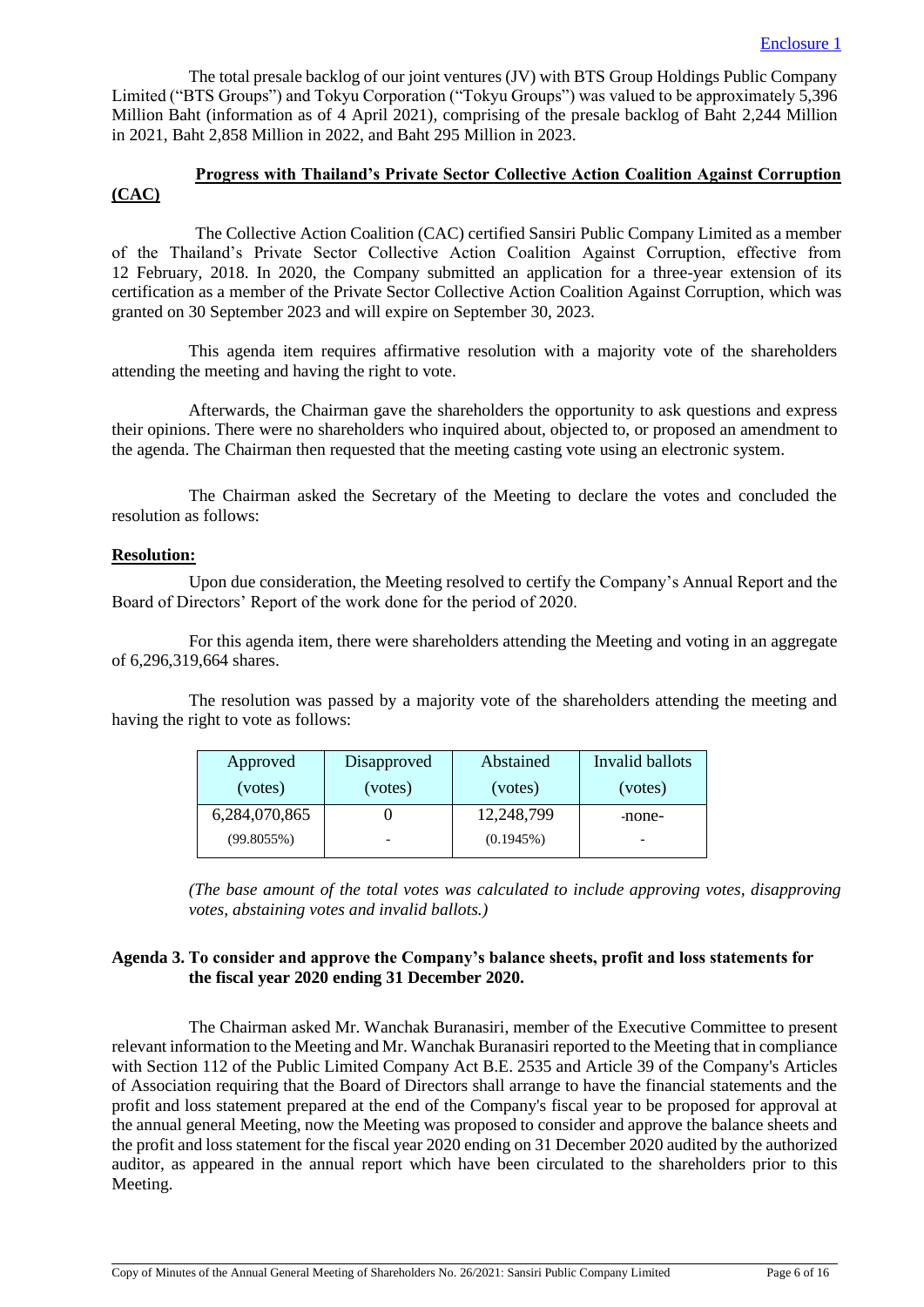This agenda item requires affirmative resolution with a majority vote of the shareholders attending the meeting and having the right to vote.

Afterwards, the Chairman gave the shareholders the opportunity to ask questions and express their opinions. There were no shareholders who inquired about, objected to, or proposed an amendment to the agenda. The Chairman then requested that the meeting casting vote using an electronic system.

The Chairman asked the Secretary of the Meeting to declare the votes and concluded the resolution as follows:

#### **Resolution:**

Upon due consideration, the Meeting resolved to approve the Company's balance sheets, profit and loss statements for the fiscal year 2020 which have been audited by the auditor of the Company ended 31 December 2020.

For this agenda item, there were shareholders attending the Meeting and voting in an aggregate of 6,296,319,664 shares.

The resolution was passed by a majority vote of the shareholders attending the meeting and having the right to vote as follows:

| Approved      | Disapproved | Abstained    | Invalid ballots |
|---------------|-------------|--------------|-----------------|
| (votes)       | (votes)     | (votes)      | (votes)         |
| 6,284,070,865 |             | 12,248,799   | -none-          |
| $(99.8055\%)$ |             | $(0.1945\%)$ |                 |

*(The base amount of the total votes was calculated to include approving votes, disapproving votes, abstaining votes and invalid ballots.)*

# **Agenda 4. To consider and approve the allocation of the net profit for the legal Reserves and approve the annual dividend payment for the operational results from 1 January 2020 to 31 December 2020.**

The Chairman asked Mr. Wanchak Buranasiri, member of the Executive Committee to present relevant information to the Meeting and Mr. Wanchak Buranasiri reported to the Meeting that the Company shall have to allocate not less than 5 percent of the annual net profits as reserved funds, less the accumulated losses brought forward (if any), until the reserved fund reaches the amount not less than 10 percent of the registered capital. The Board of Directors is considered appropriate for the Meeting of Shareholders to approve the allocation of the net profit from 2020 operating results in the amount of 83.65 Million Baht for the legal reserves.

For the dividend payment, the Board of Directors is considered appropriate for the Meeting of Shareholders to approve to pay dividend from 2020 operating results to the shareholders at the rate of 0.04 Baht (Four Stang) per share by setting the record date on 16 March 2021 to determine the list of shareholders who have the right to receive dividend. The approved dividend will be paid to the shareholders on 20 May 2021.

The Board of Directors deemed the above payout ratio as appropriate, being in line with the Company's dividend payment policy.

This agenda item requires affirmative resolution with a majority vote of the shareholders attending the meeting and having the right to vote.

Afterwards, the Chairman gave the shareholders the opportunity to ask questions and express their opinions. There were no shareholders who inquired about, objected to, or proposed an amendment to the agenda. The Chairman then requested that the meeting casting vote using an electronic system.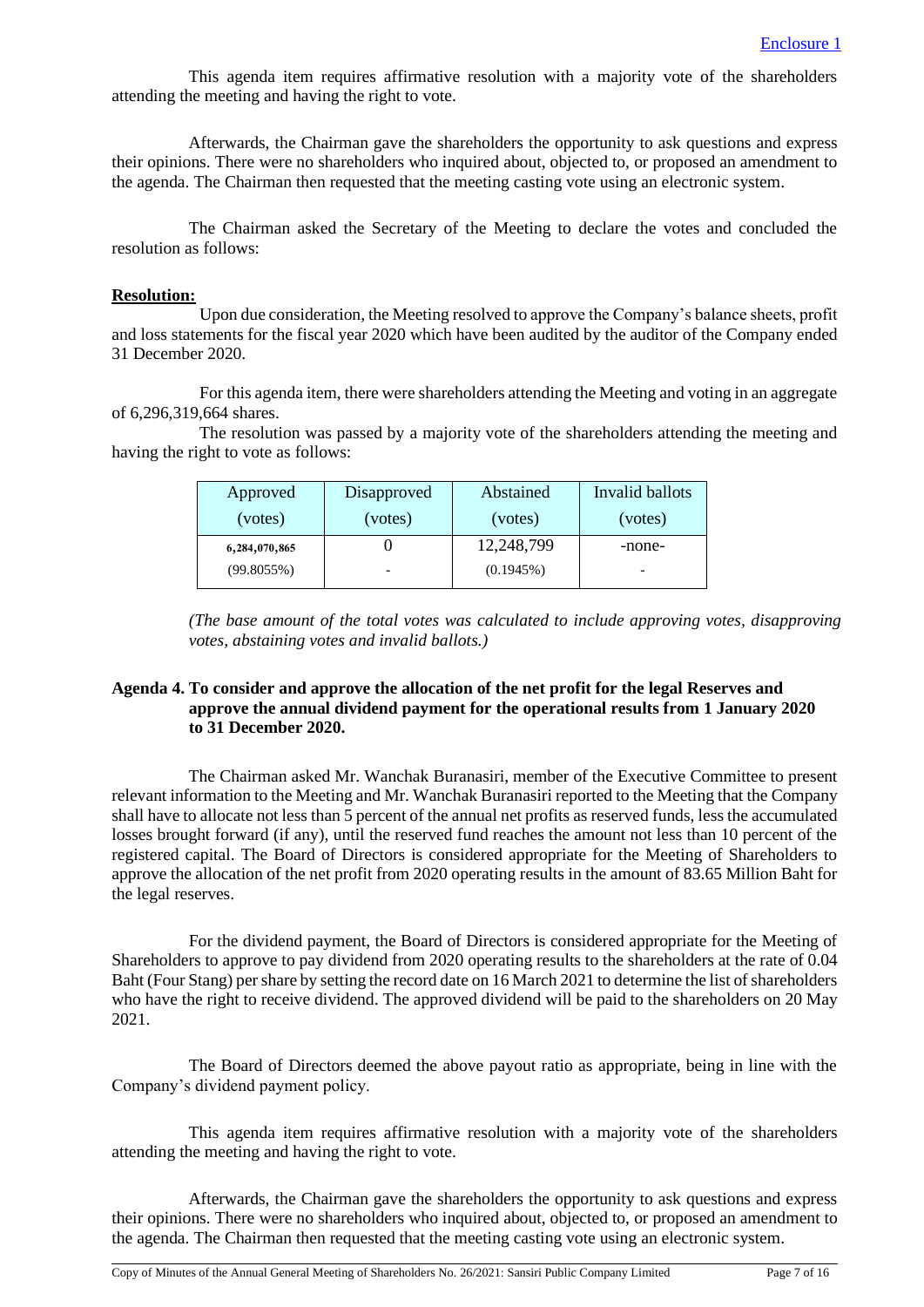The Chairman asked the Secretary of the Meeting to declare the votes and concluded the resolution as follows:

#### **Resolution:**

Upon due consideration, the Meeting resolved to approve the allocation of the net profit for the legal Reserves and approve the annual dividend payment for the operational results from 1 January 2020 to 31 December 2020 as follows:

(1) Allocation of the net profit from 2020 operating results in the amount of 83.65 Million Baht for the legal reserves, providing that the said legal reserves fund was allocated from the net profit in the consolidated financial statements.

(2) To pay dividend from 2020 operating resultsto the ordinary shareholders at the rate of 0.04 Baht (Four Stang) per share, making the total dividend payment of 594.5 Million Baht to the shareholders, by setting the record date on 16 March 2021 to determine the list of shareholders who have the right to receive dividend. The approved dividend will be paid to the shareholders on 20 May 2021.

For this agenda item, there were shareholders attending the Meeting and voting in an aggregate of 6,296,319,664 shares.

The resolution was passed by a majority vote of the shareholders attending the meeting and having the right to vote as follows:

| Approved      | Disapproved | Abstained | Invalid ballots |
|---------------|-------------|-----------|-----------------|
| (votes)       | (votes)     | (votes)   | (votes)         |
| 6,296,319,664 |             |           | -none-          |
| $(100.00\%)$  |             |           |                 |

*(The base amount of the total votes was calculated to include approving votes, disapproving votes, abstaining votes and invalid ballots.)*

## **Agenda 5. To consider and elect the directors in replacement of those retiring by rotation.**

The Chairman asked Mr. Nopporn Boonthanom, the Secretary of the Company to present relevant information to the Meeting and Mr. Nopporn Boonthanom clarified to the Meeting that in according to Section 71 of the Public Limited Companies Act B.E. 2535 and Article 16 of the Company's Articles of Association, one-third of the directors must retire from office at the Annual General Meeting of Shareholders. The Company had twelve directors in total, therefore, there are four directors who have to retire by rotation this year are as follows:

| 1) Mr. Vichaya Chatikavanij     | - Director             |
|---------------------------------|------------------------|
| 2) Mr. Thongchai Jira-alongkorn | - Director             |
| 3) Mr. Supanit Chaiyawat        | - Independent Director |
| 4) Mr. Uthai Uthaisangsuk       | - Director             |

In order to enhance the good corporate governance regarding the rights and equitable treatment of shareholders, the Company provides opportunities for the shareholders the rights to propose qualified candidate to be nominated as the Company's director by announcing the criteria of such proposal on the Company's website during 1 December 2020 – 31 January 2021. For this Meeting, there is no director nominee proposed by the shareholders.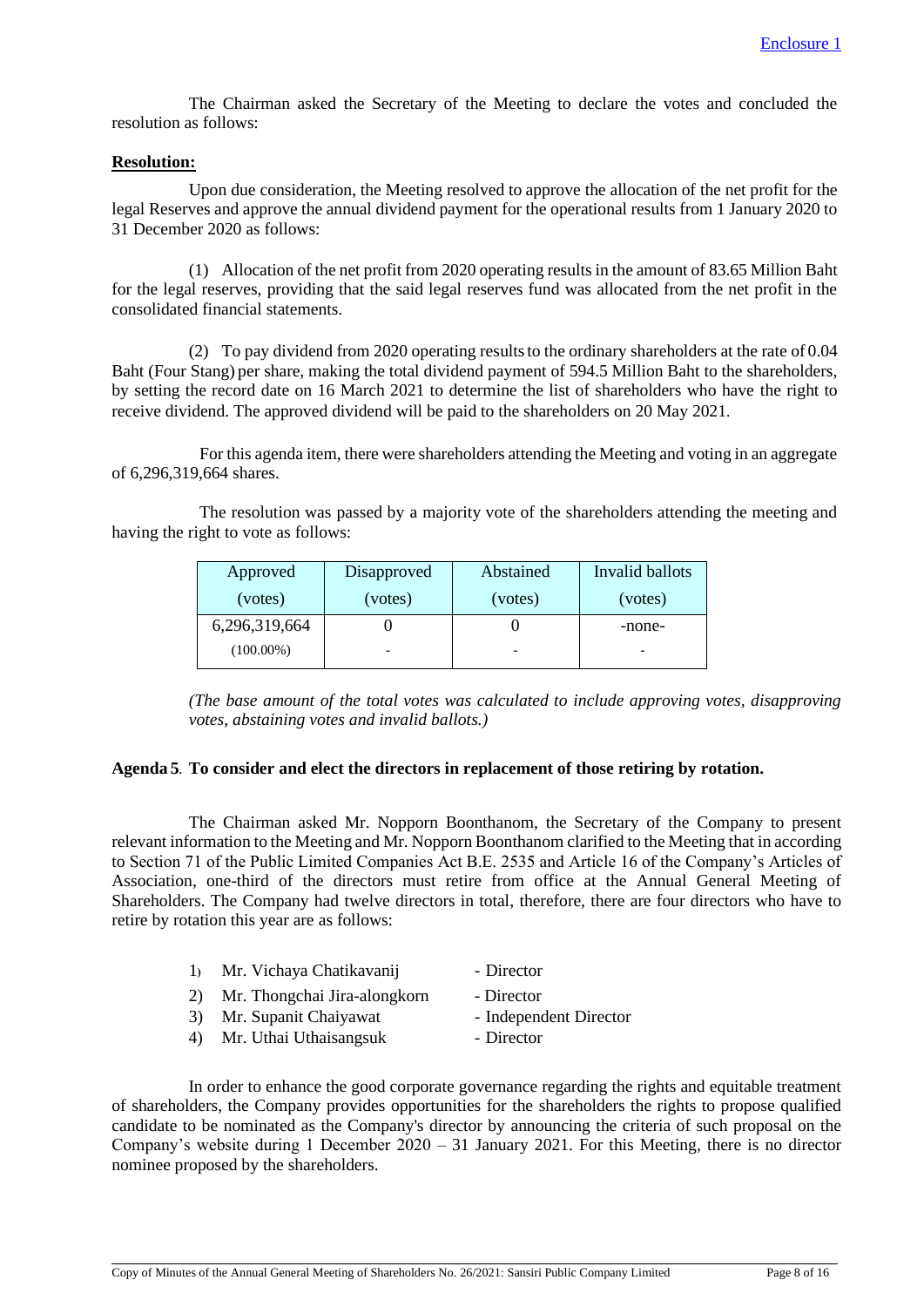The Board of Directors has carefully considered and thoroughly screened in compliance with criteria and procedures on the recommendation of the Nomination and Remuneration Committee and deems it appropriate to propose for approval at the meeting of shareholders to re-elect the 4 directors who have to retire by rotation this year to retain office for another term, details appeared in the Invitation to attend the AGM which have been circulated to the shareholders prior to this Meeting. The agenda was thus proposed it to the Meeting for consideration.

This agenda item requires affirmative resolution with a majority vote of the shareholders attending the meeting and having the right to vote.

Afterwards, the Chairman gave the shareholders the opportunity to ask questions and express their opinions. There were no shareholders who inquired about, objected to, or proposed an amendment to the agenda. The Chairman then requested that the meeting casting vote using an electronic system.

The Chairman asked the Secretary of the Meeting to declare the votes and concluded the resolution as follows:

#### **Resolution:**

Upon due consideration, the Meeting resolved to approve the directors to retire by rotation this year, namely, Mr. Vichaya Chatikavanij, Mr. Thongchai Jira-alongkorn, Mr. Supanit Chaiyawat and Mr. Uthai Uthaisangsuk are re-elected to continue their office as thoroughly screened and proposed by the Nomination and Compensation Committee.

For this agenda item, there were shareholders attending the Meeting and voting in an aggregate of 6,296,319,664 shares.

The resolution was passed by a majority vote of the shareholders attending the meeting and having the right to vote as follows:

| Name of Directors               | Type of<br>Directorship | Approved<br>(votes) | Disapproved<br>(votes) | Abstained<br>(votes) | Invalid<br>ballots<br>(votes) |
|---------------------------------|-------------------------|---------------------|------------------------|----------------------|-------------------------------|
| 1. Mr. Vichaya Chatikavanij     | Director                | 5,802,691,440       | 493,627,224            | 1,000                | -none-                        |
|                                 |                         | $(92.1601\%)$       | $(7.8399\%)$           | $(0.0000\%)$         |                               |
| 2. Mr. Thongchai Jira-alongkorn | Director                | 5,819,310,388       | 477,005,076            | 4,200                | -none-                        |
|                                 |                         | $(92.4240\%)$       | (7.5759%)              | $(0.0001\%)$         |                               |
| 3. Mr. Supanit Chaiyawat        | Independent<br>Director | 6,262,944,564       | 33,370,900             | 4,200                | -none-                        |
|                                 |                         | (99.4699%)          | $(0.5300\%)$           | $(0.0001\%)$         |                               |
| 4. Mr. Uthai Uthaisangsuk       | Executive<br>Director   | 5,817,112,388       | 469, 325, 376          | 9,881,900            | -none-                        |
|                                 |                         | $(92.3891\%)$       | $(7.4540\%)$           | (0.1569%)            |                               |

*(The base amount of the total votes was calculated to include approving votes, disapproving votes, abstaining votes and invalid ballots.)*

In light of this, Mr. Supanit Chaiyawat which were appointed to serve as directors for another term, also qualified to be the independent director.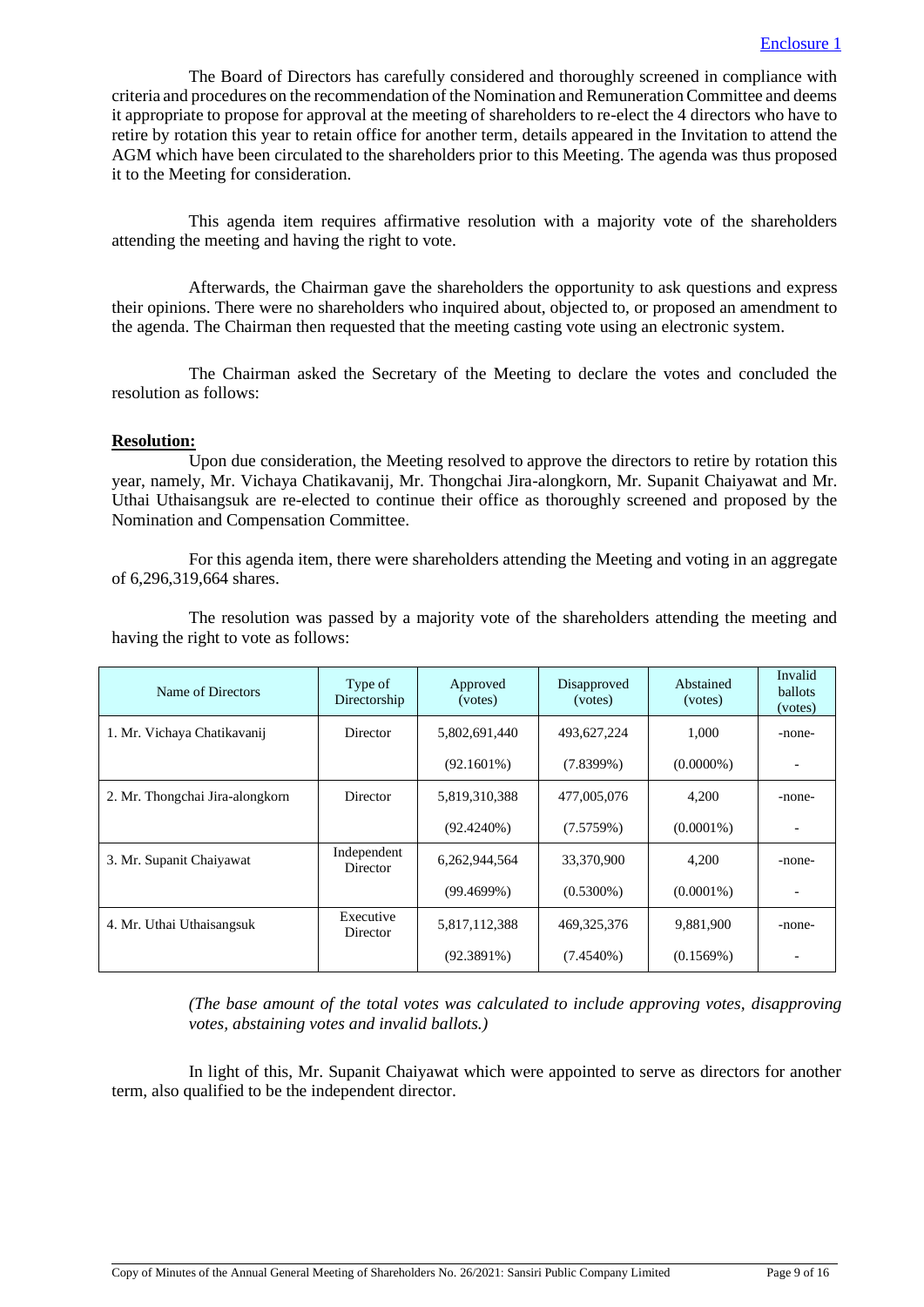# **Agenda 6. To consider and approve the remuneration for the year 2021 to the Board of Directors and the Sub-Committees.**

The Chairman asked Mr. Nopporn Boonthanom, the Secretary of the Company, to present relevant information to the Meeting and Mr. Nopporn Boonthanom clarified to the Meeting that the Board of Directors has considered the remuneration to the directors and the member of sub-committees as recommended by the Nomination and Compensation Committee of the Company, it is proposed to determine the remuneration for the year 2021 to the Board of Directors, and Sub-Committee as the meeting allowance at the same rate paid in year 2020 as follows:

#### **The remuneration to the Board of Directors**

- (1) Monetary Remuneration
	- (1.1) Fixed Remuneration

The meeting allowance (at the same rate paid in year 2020), amounting to 20,000 Baht for each director per one meeting. However, the meeting allowance will not be paid more than 2 times in one month, i.e. if the meetings are held more than 2 times in any particular month, the meeting allowance will be paid for only the first 2 meetings.

#### (1.2) Special Remuneration to non-executive directors

The special remuneration for the year 2021 to seven non-executive directors with the total amount of 2.1 Million Baht as below:

| <b>Non-executive directors</b> | <b>Position</b>             | <b>Special Remuneration Rate</b> |
|--------------------------------|-----------------------------|----------------------------------|
| Mr. Jesadavat Priebjrivat      | Vice Chairman and           | 300,000 Baht                     |
|                                | <b>Independent Director</b> |                                  |
| Mr. Thongchai Jira-alongkorn   | Director                    | 300,000 Baht                     |
| Mr. Porntat Amatavivadhana     | <b>Independent Director</b> | 300,000 Baht                     |
| Mr. Supanit Chaiyawat          | <b>Independent Director</b> | 300,000 Baht                     |
| Mr. Kittichai Raktakanit       | <b>Independent Director</b> | 300,000 Baht                     |
| Mr. Vichaya Chatikavanij       | Director                    | 300,000 Baht                     |
| Mr. Weeranant Chuensuwan       | <b>Independent Director</b> | 300,000 Baht                     |

- (2) Others Benefits : none **The remuneration to the Sub-Committee** shall be paid as follow;
- (1) The remuneration to the Audit Committee It shall be in form of monthly remuneration (at the same rate paid in year 2020).
- (2) The remuneration to the other Sub-Committees It shall be paid in form of meeting allowance (at the same rate paid in year 2020).

The past payment record for the remuneration is as below:

| <b>Positon</b>                                        | <b>Type of remuneration</b> | Year $2021$                    |
|-------------------------------------------------------|-----------------------------|--------------------------------|
| Chairman of the Audit Committee                       | monthly remuneration        | $50,000$ Baht / meeting        |
| Member of the Audit Committee                         | monthly remuneration        | 30,000 Baht / person / meeting |
| Chairman of the Nomination and Compensation Committee | meeting allowance           | $20,000$ Baht / meeting        |
| Member of the Nomination and Compensation Committee   | meeting allowance           | 20,000 Baht / person / meeting |
| Chairman of the Risk Management Committee             | meeting allowance           | $20,000$ Baht / meeting        |
| Member of the Risk Management Committee               | meeting allowance           | 20,000 Baht / person / meeting |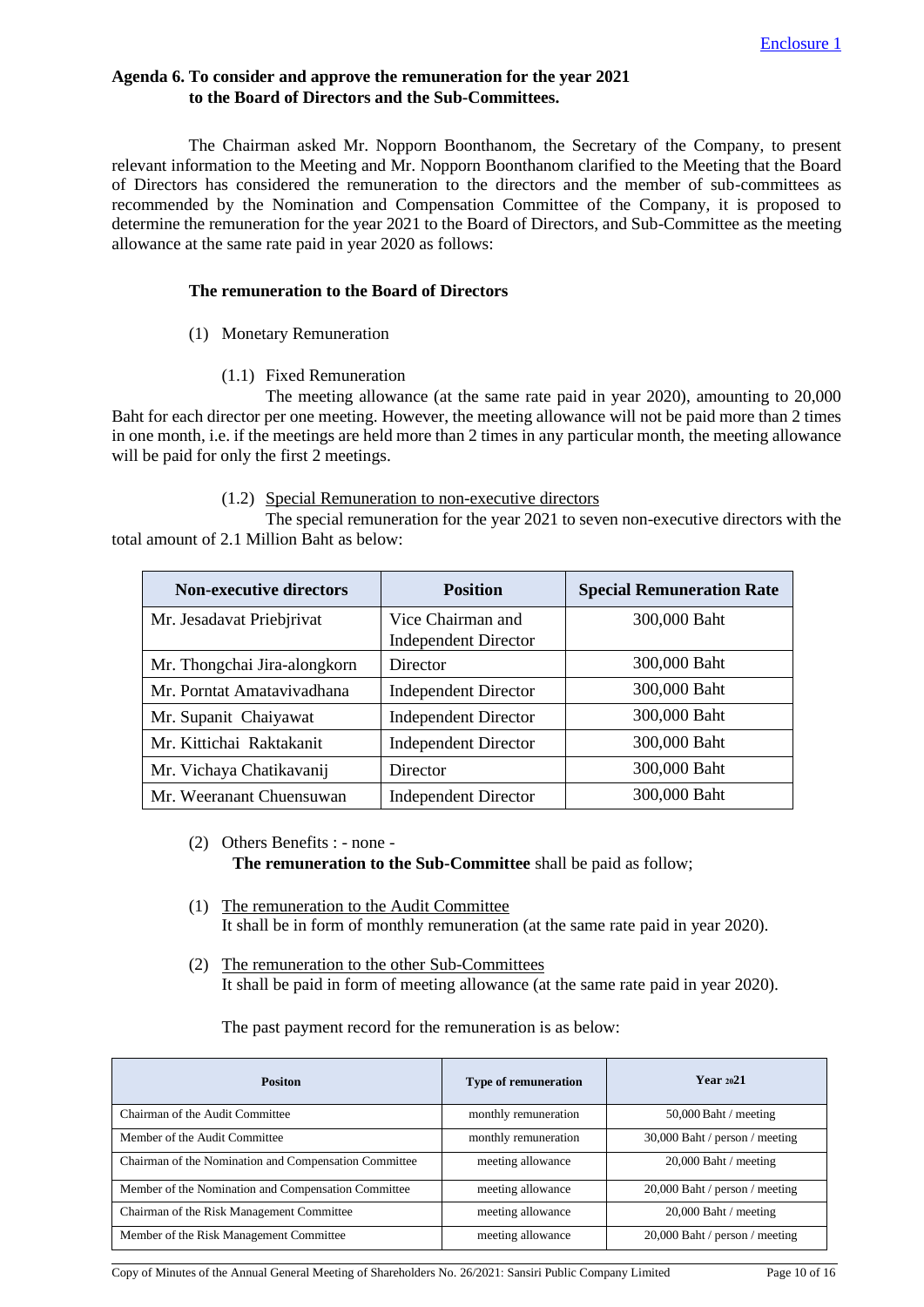| Chairman of the Corporate Governance Committee | meeting allowance | $20,000$ Baht / meeting        |
|------------------------------------------------|-------------------|--------------------------------|
| Member of the Corporate Governance Committee   | meeting allowance | 20,000 Baht / person / meeting |
| Chairman of the CSR Committee                  | meeting allowance | $20,000$ Baht / meeting        |
| Member of the CSR Committee                    | meeting allowance | 20,000 Baht / person / meeting |

*Remark : The Company has considered not to set the remuneration for the Investment Committee and the Executive Committee.*

This agenda item requires affirmative resolution of not less than two-thirds of the total number of votes of shareholders attending the meeting.

Afterwards, the Chairman gave the shareholders the opportunity to ask questions and express their opinions, where the shareholders did so as follows:

Mr. Rattarwit Wongsin as a proxy of Mrs. Morakot Yipintsoi had a question regarding how much the director's c Special Remuneration in 2020 was set at.

Mr. Wanchak Buranasiri, Member of the Executive Committee responded to the question that in 2020 the Special Remuneration for the non-executive directors was set at 700,000 Baht per person and reduced to 300,000 Baht per person in 2021.

Then, there were no shareholders who inquired about, objected to, or proposed an amendment to the agenda. The Chairman then requested that the meeting casting vote using an electronic system.

The Chairman asked the Secretary of the Meeting to declare the votes and concluded the resolution as follows:

## **Resolution:**

Upon due consideration, the Meeting resolved to approve the remuneration for the year 2021 to the Board of Directors and the Sub-Committee of the Company as proposed.

For this agenda item, there were shareholders attending the Meeting and voting in an aggregate of 6,296,319,770 shares.

The resolution was passed by the more than two-third of the total votes of shareholders attending the Meeting (Section 90 of Public Limited Companies B.E. 2535) as follows:

| Approved      | Disapproved   | Abstained    | Invalid ballots |
|---------------|---------------|--------------|-----------------|
| (votes)       | (votes)       | (votes)      | (votes)         |
| 5,996,833,938 | 297, 382, 499 | 2, 103, 333  | -none-          |
| (95.2435%)    | $(4.7231\%)$  | $(0.0334\%)$ |                 |

*(The base amount of the total votes was calculated to include approving votes, disapproving votes, abstaining votes and invalid ballots.)*

## **Agenda 7. To consider and appoint the auditor and fix the auditing fee for the year 2021.**

The Chairman asked Mr. Nopporn Boonthanom, the secretary of the Company to present relevant information to the Meeting. and Mr. Nopporn Boonthanom clarified to the Meeting that in accordance with the applicable law and the Company's Articles of Association, the annual general Meeting shall appoint an auditor and fix the auditor's remuneration every year. Thus, it is necessary to appoint the auditor for the fiscal year ending on 31 December 2021 and fix the auditor's remuneration.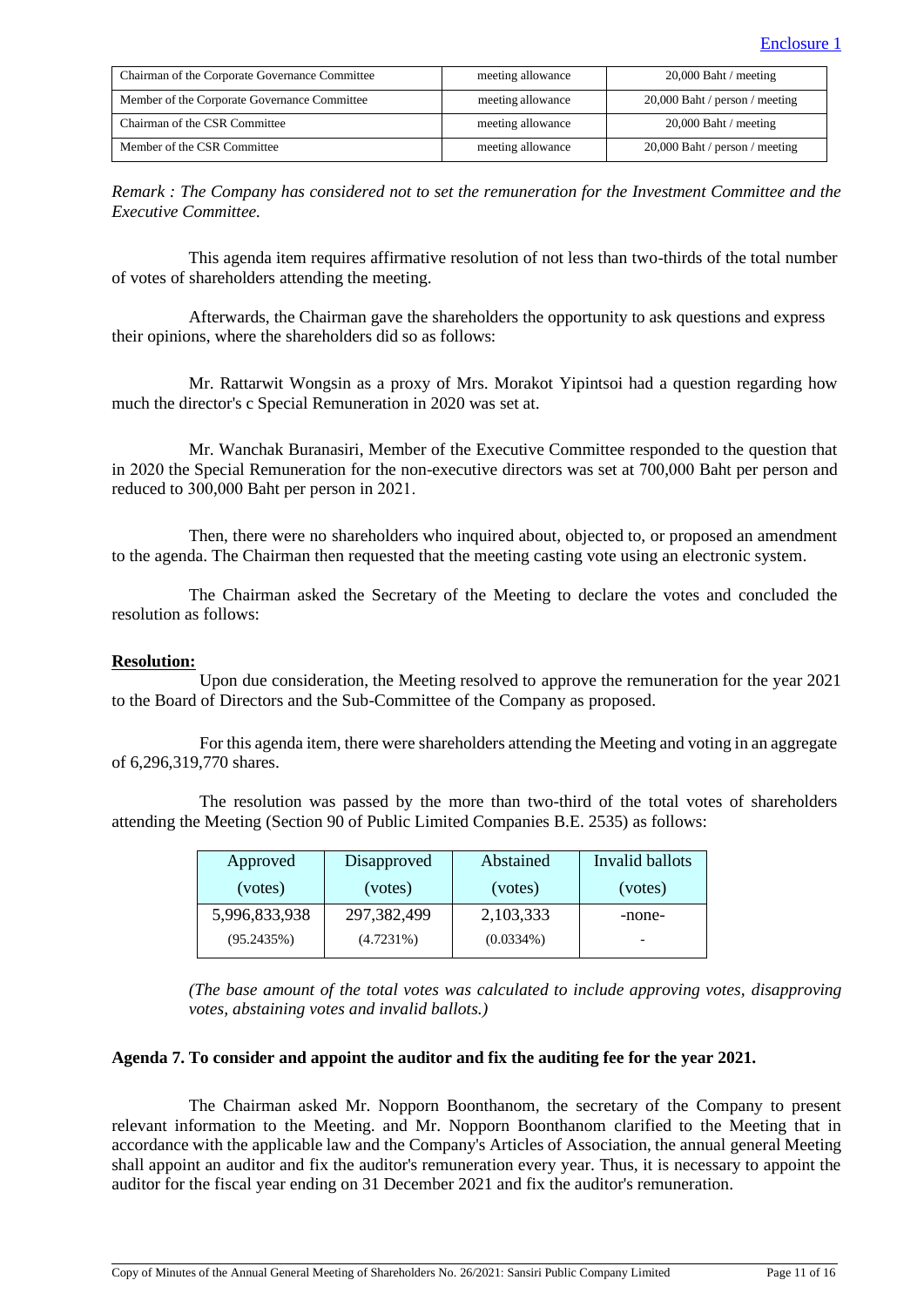In this light, the Board of Directors, as considered and advised by the Audit Committee, saw appropriate to propose to the Meeting for approval on the appointment of EY Office Limited to be the Company's auditor for the fiscal year ending on 31 December 2021 as it has considered and been of an opinion that such auditor possesses the qualifications as required by the Office of the Securities and Exchange Commission, has expertise in auditing and procured a satisfactory performance. The auditing fee was set at 2.5 Million Baht, this amount excludes the non-audit fee, which the Company will pay based on the actual amount as advised by the Audit Committee, the details of which are as follows:

| Name of auditors                 | <b>CPA Registration</b><br><b>Number</b> | <b>Years of auditing for the Company</b>                                                                              |
|----------------------------------|------------------------------------------|-----------------------------------------------------------------------------------------------------------------------|
| 1. Miss Rungnapa Lertsuwankul    | 3516                                     | Signed as the Company's auditor in the<br>Company's audited financial statements<br>for the fiscal year 2015 and 2017 |
| 2. Mrs. Gingkarn Atsawarangsalit | 4496                                     | Never signed the Company's audited<br>financial statements                                                            |
| 3. Miss Pimjai Manitkajohnkit    | 4521                                     | Signed as the Company's auditor in the<br>Company's audited financial statements<br>for the fiscal year 2018 - 2020   |
| 4. Ms. Rosaporn Decharkom        | 5659                                     | Never signed the Company's audited<br>financial statements                                                            |

Any one of the above-mentioned auditors shall be authorized to audit, perform and set his/her signature in its audit report. The auditing fee was set at 2.5 Million Baht. This amount excludes the nonaudit fee, which the Company will pay based on the actual amount, the details of which are as follows:

| The remuneration of the auditor    | Year 2021 (Proposed year) | <b>Year 2020</b> |  |
|------------------------------------|---------------------------|------------------|--|
| Audit Fee                          | 2.5 Million Baht          | 2.5 Million Baht |  |
| Other service fees (Non-audit fee) | None                      | None             |  |

Moreover, EY Office Limited is also the auditor of the Company's subsidiaries. EY Office Limited and the auditors proposed as auditor of the Company and its subsidiary companies have no relationship or any interest with the Company or its subsidiary companies, Managements, Major Shareholders or related persons, which may have an impact on performing task independently.

This agenda item requires majority vote of shareholders attending the meeting and eligible to vote.

Afterwards, the Chairman gave the shareholders the opportunity to ask questions and express their opinions, where the shareholders did so as follows:

Ms. Srisuphang Lekjaisue as a proxy of Ms. Tisarat Iamvisit had a question whether the auditing fee of 2.5 Million Baht was for Sansiri Public Company Limited only or also included auditing fee for affiliated companies of Sansiri Public Company Limited.

Mr. Nopporn Boonthanom, the secretary of the Company responded to the question that the auditing fee of 2.5 Million Baht was for Sansiri Public Company Limited only. The auditing fee for affiliated companies of Sansiri Public Company Limited for year 2020 was approximately 10 Million Baht.

# **Resolution:**

Upon due consideration, the Meeting resolved to approve the appointment of Miss Rungnapa Lertsuwankul, holder of auditor's license No. 3516 or Mrs. Gingkarn Atsawarangsalit holder of auditor's license No. 4496 or Miss Pimjai Manitkajohnkit holder of auditor's license No. 4521 or Miss Rosaporn Decharkom holder of auditor's license No. 5659 of EY Office Limited as the Company's auditor with the auditing fee for the fiscal year ending 31 December 2021, by fixing the auditing fee in the amount of 2.5 Million Baht according to the proposal which had been appropriately recommended by the Audit Committee.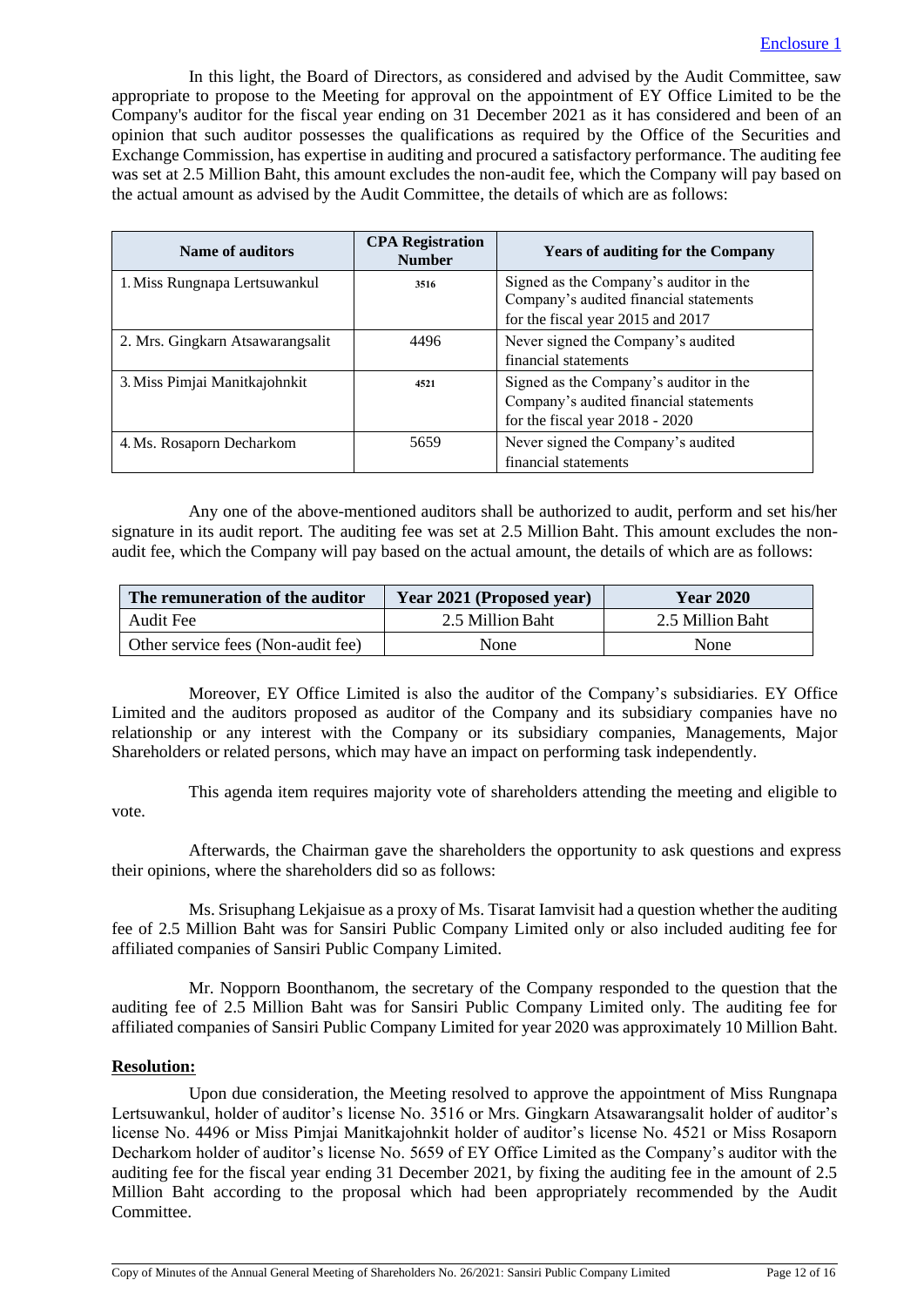For this agenda item, there were shareholders attending the Meeting and voting in an aggregate of 6,296,319,770 shares.

The resolution was passed by a majority vote of the shareholders attending the meeting and having the right to vote as follows:

| Approved      | Disapproved | Abstained                | Invalid ballots |
|---------------|-------------|--------------------------|-----------------|
| (votes)       | (votes)     | (votes)                  | (votes)         |
| 6,294,318,770 | 2,001,000   |                          | -none-          |
| (99.9682%)    | (0.0318%)   | $\overline{\phantom{0}}$ |                 |

*(The base amount of the total votes was calculated to include approving votes, disapproving votes, abstaining votes and invalid ballots.)*

## **Agenda 8. To consider and approve the decrease of the registered capital of the Company, which will be made from the existing registered capital of 21,146,125,722.40 Baht to be the new registered capital of 20,343,625,722.40 Baht by canceling its registered but un-issued share, as well as to approve the amendment to Clause 4 of the Memorandum of Association of the Company to be accorded with the decrease of the registered capital.**

The Chairman asked Mr. Nopporn Boonthanom, the secretary of the Company to present relevant information to the Meeting and Mr. Nopporn Boonthanom clarified to the Meeting that the Company has its registered but un-issued share totaling 750,000,000 shares, which shall be cancelled the detail of which are as follows:

(1) amount of 300,000,000 shares being reserved for the exercise of the right under the warrant ESOP # 7 which were expired since 31 August 2020.

(2) amount of 450,000,000 remain shares which are the exceeding shares reserved for the exercise of the right under the warrants to be issued and offered for a private placement.

Therefore, the Company intends to ask for approving of the decrease of the registered capital of the Company, which will be made from the existing registered capital of 21,146,125,722.40 Baht to be the new registered capital of 20,343,625,722.40 Baht by canceling its registered but un-issued share, totaling 750,000,000 shares. This process does not have any impact on the shareholders since it is a registered capital but un-issued share, including no refund from any decrease of the registered capital to shareholders. As a result of such decrease, the Company intends to ask for the amendment to Clause 4 of the Memorandum of Association of the Company to be accorded with the decrease of the registered capital, details appeared in the Invitation to attend the AGM which have been circulated to the shareholders prior to this Meeting. The agenda was thus proposed it to the Meeting for consideration.

This agenda item requires affirmative resolution of not less than 3/4 (three quarters) of the total number of votes of shareholders attending the meeting.

Afterwards, the Chairman gave the shareholders the opportunity to ask questions and express their opinions, where the shareholders did so as follows:

Ms. Srisuphang Lekjaisue as a proxy of Ms. Tisarat Iamvisit asked how capital decrease would benefit shareholders.

Mr. Nopporn Boonthanom, the secretary of the Company responded to the question that the decrease of the registered capital of Sansiri Public Company Limited is in accordance with the law. As the capital increased in 2020 is for the certain objectives, when it was not use as planned, it is necessary to decrease the registered capital as required by law. This does not have any impact on the shareholders since it is a registered capital not a paid-up capital.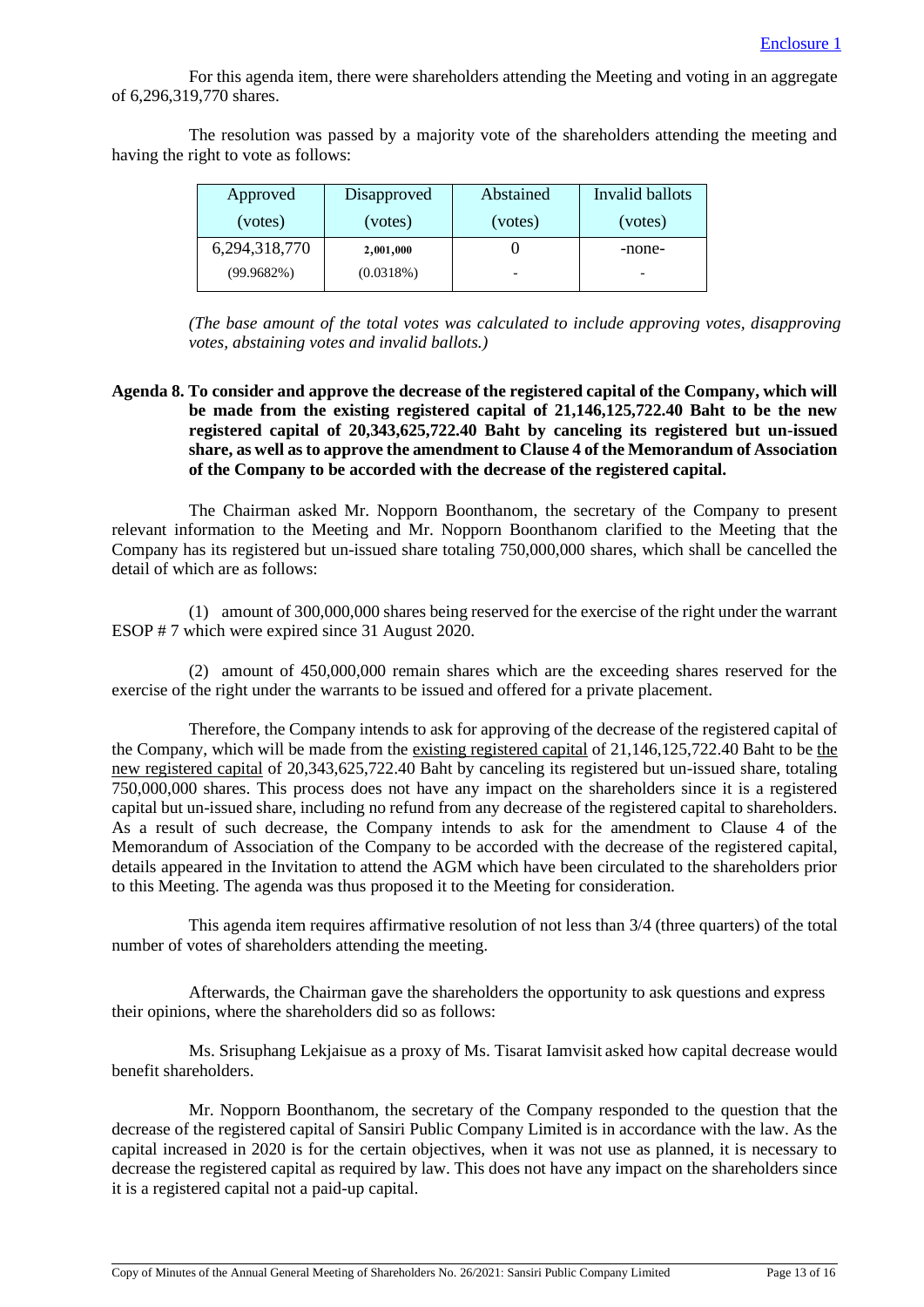# **Resolution:**

Upon due consideration, the Meeting resolved to approve the decrease of the registered capital of the Company, which will be made from the existing registered capital of 21,146,125,722.40 Baht to be the new registered capital of 20,343,625,722.40 Baht by canceling its registered but un-issued share, as well as to approve the amendment to Clause 4 of the Memorandum of Association of the Company to be accorded with the decrease of the registered capital. The details of which are as follows:

| 20,343,625,722.40 Baht<br>"Clause 4. The registered capital of |                |
|----------------------------------------------------------------|----------------|
| 19,012,734,320 shares<br>Divided into                          |                |
| With the par value of                                          | 1.07 Baht each |
| Shares are classified into:-                                   |                |
| 19,012,734,320 shares<br>Ordinary Shares of                    |                |
| Preference Shares                                              | - shares"      |

For this agenda item, there were shareholders attending the Meeting and voting in an aggregate of 6,296,319,770 shares.

The resolution was passed by more than 3/4 (three quarters) of the voting rights of shareholders who attend and have the right to vote in the meeting as per the details below:

| Approved      | Disapproved | Abstained | Invalid ballots |
|---------------|-------------|-----------|-----------------|
| (votes)       | (votes)     | (votes)   | (votes)         |
| 6,296,319,770 |             |           | -none-          |
| $(100.00\%)$  |             |           |                 |

*(The base amount of the total votes was calculated to include approving votes, disapproving votes, abstaining votes and invalid ballots.)*

# **Agenda 9. To consider and approve the extension of the allocation of the Company's newly issued ordinary shares in General Mandate under the conditions for such allocation of the newly issued ordinary shares which approved by the 2020 Annual General Meeting of Shareholders on 24 July 2020**

The Chairman asked Mr. Nopporn Boonthanom, the secretary of the Company to present relevant information to the Meeting and Mr. Nopporn Boonthanom clarified to the Meeting that whereas the Annual General Meeting of Shareholders No. 25/2020 held on 24 July 2020 had approved up to 1,400 million newly issued ordinary shares of the Company will be allotted with the par value of Baht 1.07 (or approximately 9 percent of the Company's paid-up capital as of the date of the resolution by the Company's Board of Directors Meeting to increase the capital in general mandate) through a private placement, partially or wholly, at once or in session.

However, such allocation of newly issued ordinary shares in General Mandate will be due on the date of the 2021 Annual General Meeting of Shareholders.Therefore, the Board of Director has resolved to propose for approval at the 2021 Annual General Meeting of Shareholders for the extension of the allocation of the Company's newly issued ordinary shares in General Mandate under the conditions for such allocation of the newly issued ordinary shares which approved by the 2020 Annual General Meeting of Shareholders on 24 July 2020 in all respects, details appeared in the Invitation to attend the AGM which have been circulated to the shareholders prior to this Meeting. The agenda was thus proposed it to the Meeting for consideration.

This agenda item requires affirmative resolution of not less than 3/4 (three quarters) of the total number of votes of shareholders attending the meeting

Afterwards, the Chairman gave the shareholders the opportunity to ask questions and express their opinions. There were no shareholders who inquired about, objected to, or proposed an amendment to the agenda. The Chairman then requested that the meeting casting vote using an electronic system.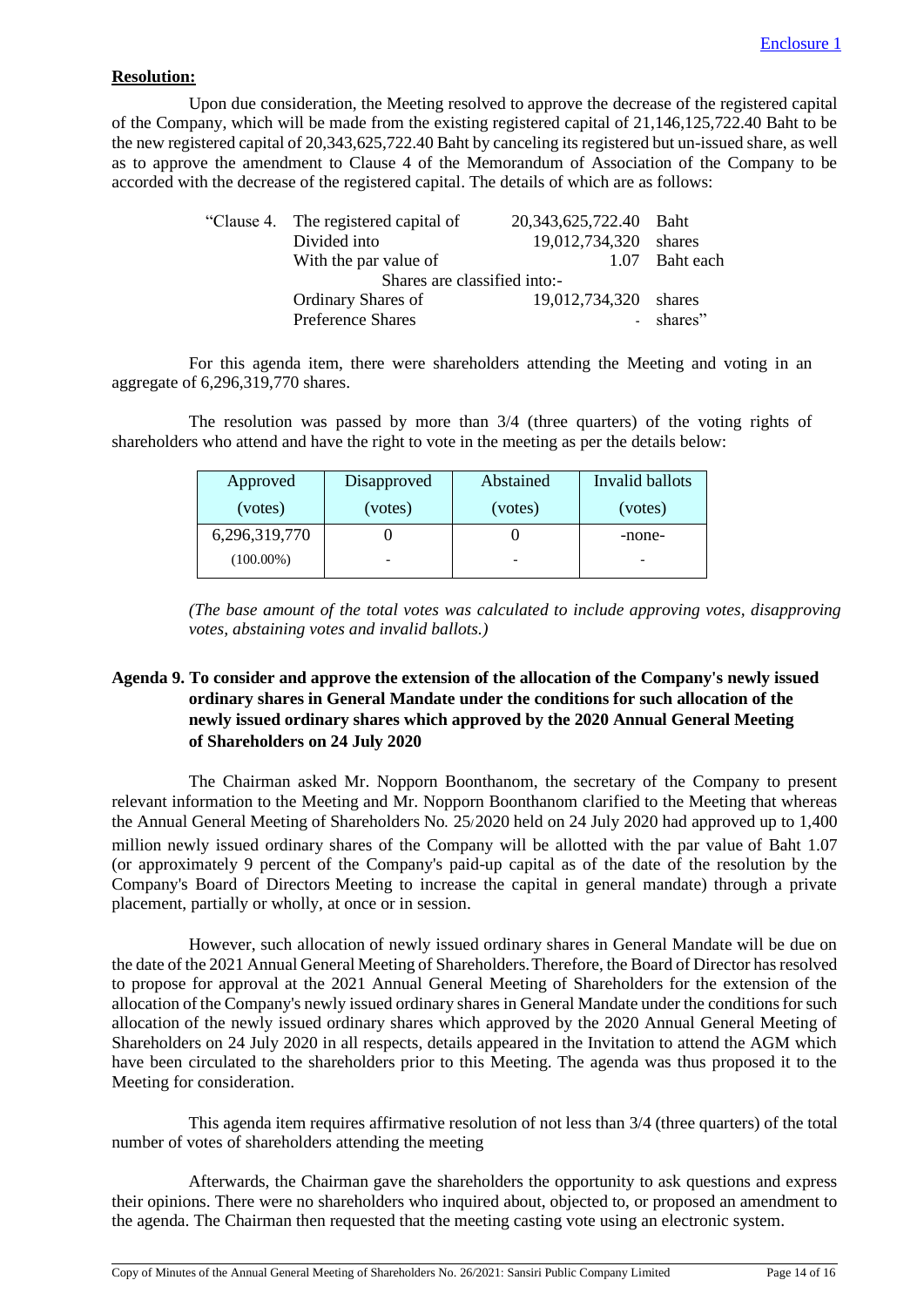The Chairman asked the Secretary of the Meeting to declare the votes and concluded the resolution as follows:

## **Resolution:**

Upon due consideration, the Meeting resolved to approve the extension of the allocation of the Company's newly issued ordinary shares in General Mandate up to 1,400 million shares to be offered through a private placement with the par value of 1.07 Baht which will be due on the date of the 2021 Annual General Meeting of Shareholders. The conditions for such allocation of the newly issued ordinary shares will be in accordance with the approval of the 2020 Annual General Meeting of Shareholders held on 24 July 2020 in all respects.

For this agenda item, there were shareholders attending the Meeting and voting in an aggregate of 6,296,319,770 shares.

The resolution was passed by more than 3/4 (three quarters) of the voting rights of shareholders who attend and have the right to vote in the meeting as per the details below:

| Approved      | Disapproved  | Abstained | Invalid ballots |
|---------------|--------------|-----------|-----------------|
| (votes)       | (votes)      | (votes)   | (votes)         |
| 6,263,030,037 | 33,185,400   | 104,333   | -none-          |
| (99.4713%)    | $(0.5271\%)$ | (0.0017%) |                 |

*(The base amount of the total votes was calculated to include approving votes, disapproving votes, abstaining votes and invalid ballots.)*

#### **Agenda 10. Other businesses (if any).**

The Chairman informed the Meeting that in accordance with Section 105 of the Public Limited Company Act (as amended), shareholders with not less than one-third of the total issued shares may propose any other agenda for the Meeting to consider.

As there was no other agenda proposed for this Agenda 10, the Chairman declared to the Meeting that all agendas have been completed considered.

Then, the Chairman offered an opportunity to the shareholders for inquiries and proposes any suggestions, which were not included in any agenda.

Mr. Rattarwit Wongsin as a proxy of Mrs. Morakot Yipintsoi asked what are the interesting and significant development projects that Sansiri Public Company Limited is currently developing.

Mr. Uthai Uthaisangsuk, Director and Chief Operating Officer responded that in 2021 Sansiri Public Company Limited will be launching 24 new projects worth 26,000 Million Baht. By 2<sup>nd</sup> quarter of 2021 the total of 7 new projects will be launched which includes an exclusive project "Bugaan" a 3 storey single detached house with only 14 units starting price at 30 Million Baht. The Muve condominium projects in 4 exclusive locations including Kasetsart University area which will be launched first. Siri Place projects located on Bangna-Trad road will be launched and follow by 7 projects in 3<sup>rd</sup> quarter and 10 projects in 4<sup>th</sup> quarter.

Mr. Rattarwit Wongsin as a proxy of Mrs. Morakot Yipintsoi asked whether Sansiri Public Company Limited is developing project for elderly in order to support Old Age Society.

Mr. Uthai Uthaisangsuk, Director and Chief Operating Officer responded that Sansiri Public Company Limited is developing a Wellness project which will answered the need of 3 Generation living.

Mr. Thanpisit Jeerwchayanon, a shareholder attending the meeting in person, asked what are the strategies of Sansiri Company Limited regarding the law on increasing the proportion of foreigners ownership.